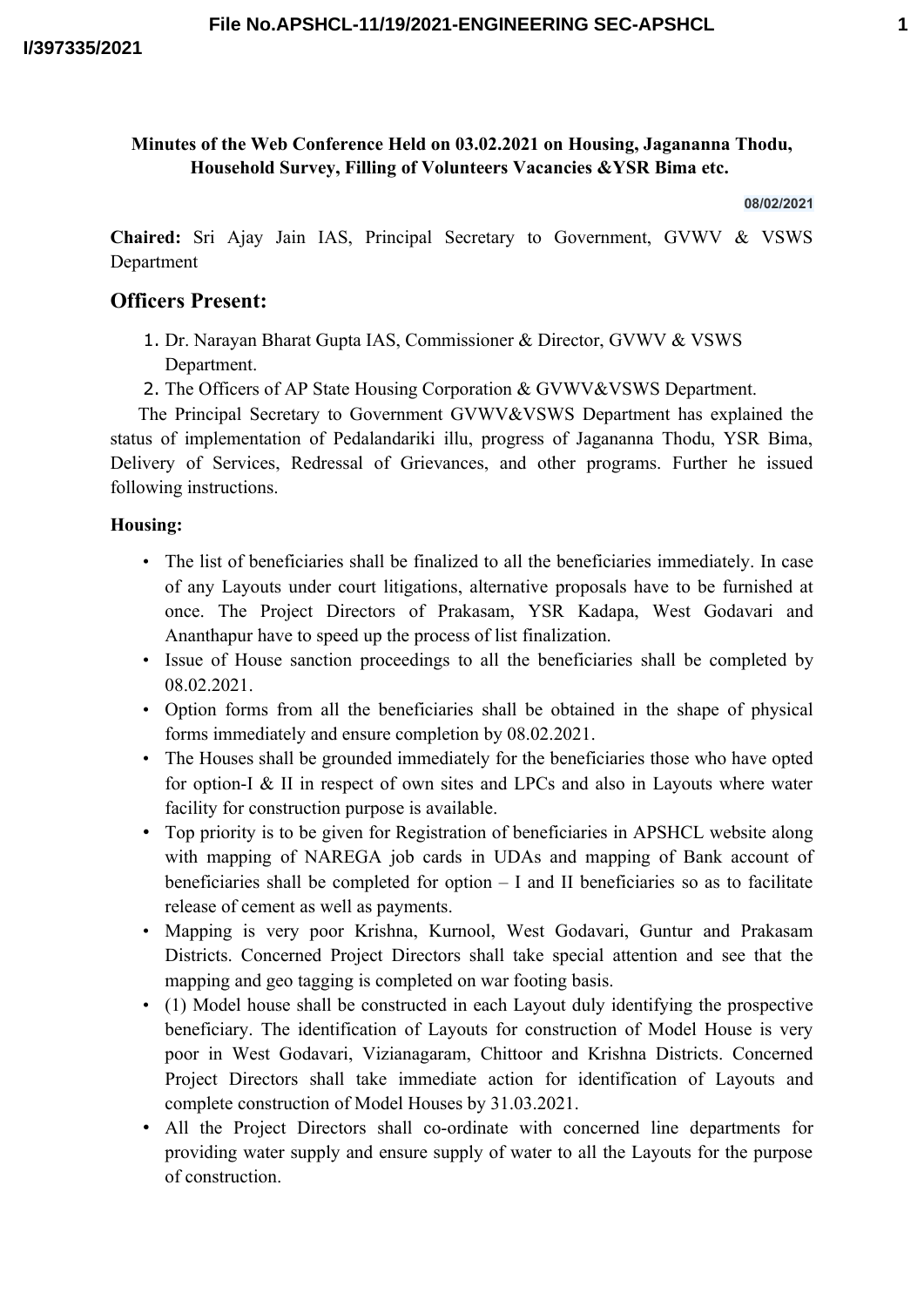- DPRs are to be prepared by the line departments i.e., RWS/Public Health/DISCOMS for providing permanent water supply and electricity for all the Layouts.
- Requirement of social infrastructure facilities viz., Primary Health Center, Anganwadi Center, Primary School, Parks, Bus shelter etc. in (1) big Layout in each district and furnish the same to Head office for preparation and communication of SoPs to Districts.
- The rates of all the building materials shall be finalized by 09.02.2021 and present the same in the next meeting to be held on 10.02.2021.
- The Project Directors shall take immediate steps for verification of balance houses under PMAY-Urban- BLC pertaining to the years 2016-17 to 2018-19 and see that the bills are raised to all the eligible beneficiaries on war footing basis so as to furnish Utilization certificates to Govt. of India for obtaining funds pertaining to next installment.

# **GVWV&VSWS Department:**

- The Progress of Jagananna Thodu and PM SVANidhi in the last two weeks is not satisfactory. So far loans are disbursed to 5.11 lakh beneficiaries against the target of 9.05 lakh. The Municipal Commissioner and MPDOs are requested to concentrate to achieve the Targets.
- All the Village /Ward Secretariat Functionaries shall be available in the office from 3.00 PM to 5.00 PM on all working days to attend Public Grievances and display board at the entrance of the office about the visiting hours of the Public.
- All Functionaries shall mark Biometric attendance twice a day i.e., Morning session and Evening session and it is compulsory from 1<sup>st</sup> February 2021. Payment of salary will be linked to the Biometric attendance with effect from 1<sup>st</sup> April 2021.
- All the Joint Collectors (VWS&D) are requested to ensure delivery of more number of services from Village / Ward Secretariats and review with concerned staff.
- The Municipal Commissioners and MPDOs are requested to utilize the services of the FOA for imparting Training to the Volunteers on various on all Welfare Schemes and the Joint Collectors (VWS&D) are requested to review the work of FOA regularly.
- All Village/Ward Secretariats shall collect Rs.15/- for all non-Meeseva services. If existing charges are more than Rs.15/- same shall be continued, if charges are less than Rs.15/- the charges shall be Rs.15/- from here afterwards.

All the Officers are requested to concentrate on the progress of Housing, Jagananna Thodu / PM SVANIdhi, Survey & Enrolment of YSR Bima and Delivery of Services.

AJAY JAIN I A S, PRLSECY(AJ), SECRETARY TO GOVT-GWS01

Principal Secretary to Government (Housing) GVWV&VSWS Department

To